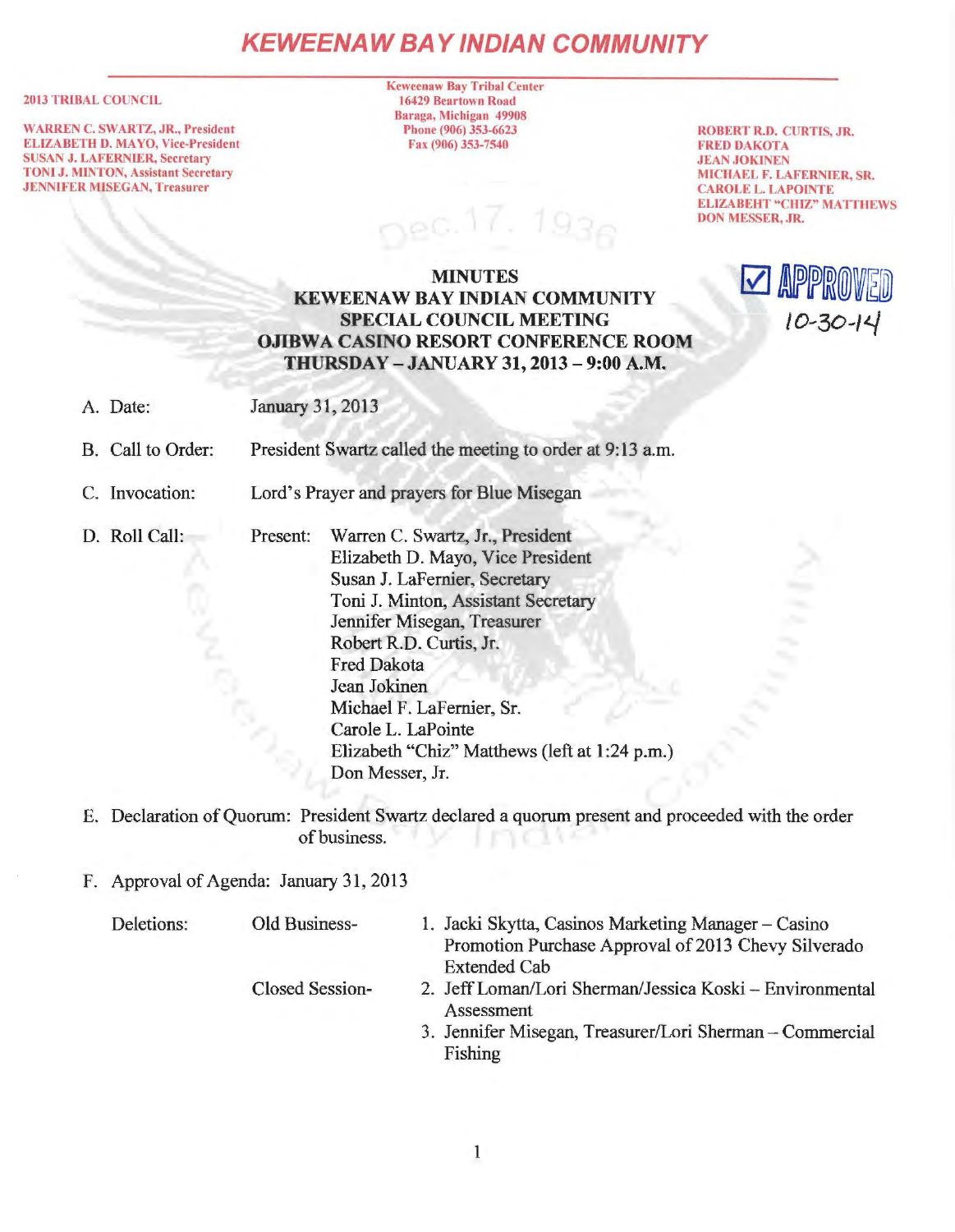MOTION MADE BY MICHAEL F. LAFERNIER, SR. TO APPROVE THE AGENDA WITH THE DELETIONS. SUPPORTED BY ELIZABETH D. MAYO. ALL IN FAVOR (Elizabeth D. Mayo, Susan J. LaFernier, Toni J. Minton, Jennifer Misegan, Robert R.D. Curtis, Jr., Fred Dakota, Jean Jokinen, Michael F. LaFernier, Sr., Carole L. LaPointe, Elizabeth "Chiz" Matthews, Don Messer, Jr.), OPPOSED - 0, ABSTAINING - 0, ABSENT - 0, MOTION CARRIED.

G. For Your Information:

- 1. 2013 Kid's Fishing Derby List of Fishermen/Fisherwomen Names (add Chico Knapp and Jesse Knapp)
- H. Approval of Meeting Minutes:
	- 1. December 21, 2011 (Tabled on  $1/24/13$ )

MOTION MADE BY ELIZABETH D. MA YO TO APPROVE THE DECEMBER 21, 2011 MEETING MINUTES. SUPPORTED BY MICHAEL F. LAFERNIER, SR. SEVEN IN FAVOR (Elizabeth D. Mayo, Susan J. LaFernier, Toni J. Minton, Fred Dakota, Jean Jokinen, Michael F. LaFernier, Sr., Elizabeth "Chiz" Matthews), OPPOSED - 0, FOUR ABSTAINING (Jennifer Misegan, Robert R.D. Curtis, Jr., Carole L. LaPointe, Don Messer, Jr.), ABSENT - 0, MOTION CARRIED.

2. January 7, 2012

MOTION MADE BY FRED DAKOTA TO APPROVE THE JANUARY 7, 2012 MEETING MINUTES. SUPPORTED BY ELIZABETH D. MA YO. EIGHT IN FAVOR (Elizabeth D. Mayo, Susan J. LaFernier, Toni J. Minton, Robert R.D. Curtis, Jr., Fred Dakota, Jean Jokinen, Michael F. LaFernier, Sr., Elizabeth "Chiz" Matthews), OPPOSED - 0, THREE ABSTAINING (Jennifer Misegan, Carole L. LaPointe, Don Messer, Jr.), ABSENT - 0, MOTION CARRIED.

3. January 12, 2012

MOTION MADE BY TONI J. MINTON TO APPROVE THE JANUARY 12, 2012 MEETING MINUTES. SUPPORTED BY ELIZABETH D. MA YO. SEVEN INF A VOR (Elizabeth D. Mayo, Susan J. LaFernier, Toni J. Minton, Fred Dakota, Jean Jokinen, Michael F. LaFernier, Sr., Elizabeth "Chiz" Matthews), OPPOSED - 0, FOUR ABSTAINING (Jennifer Misegan, Robert R.D. Curtis, Jr., Carole L. LaPointe, Don Messer, Jr.), ABSENT - 0, MOTION CARRIED.

- I. Old Business:
	- 1. President Swartz  $3^{rd}$  Reading Proposed Ordinance 2013-02 Tribal Code Title 3 Criminal Penalties for Misuse of the Law Enforcement Information Network (LEIN) or National Crime Information Center (NCIC)

President Swartz read the Legislative Process.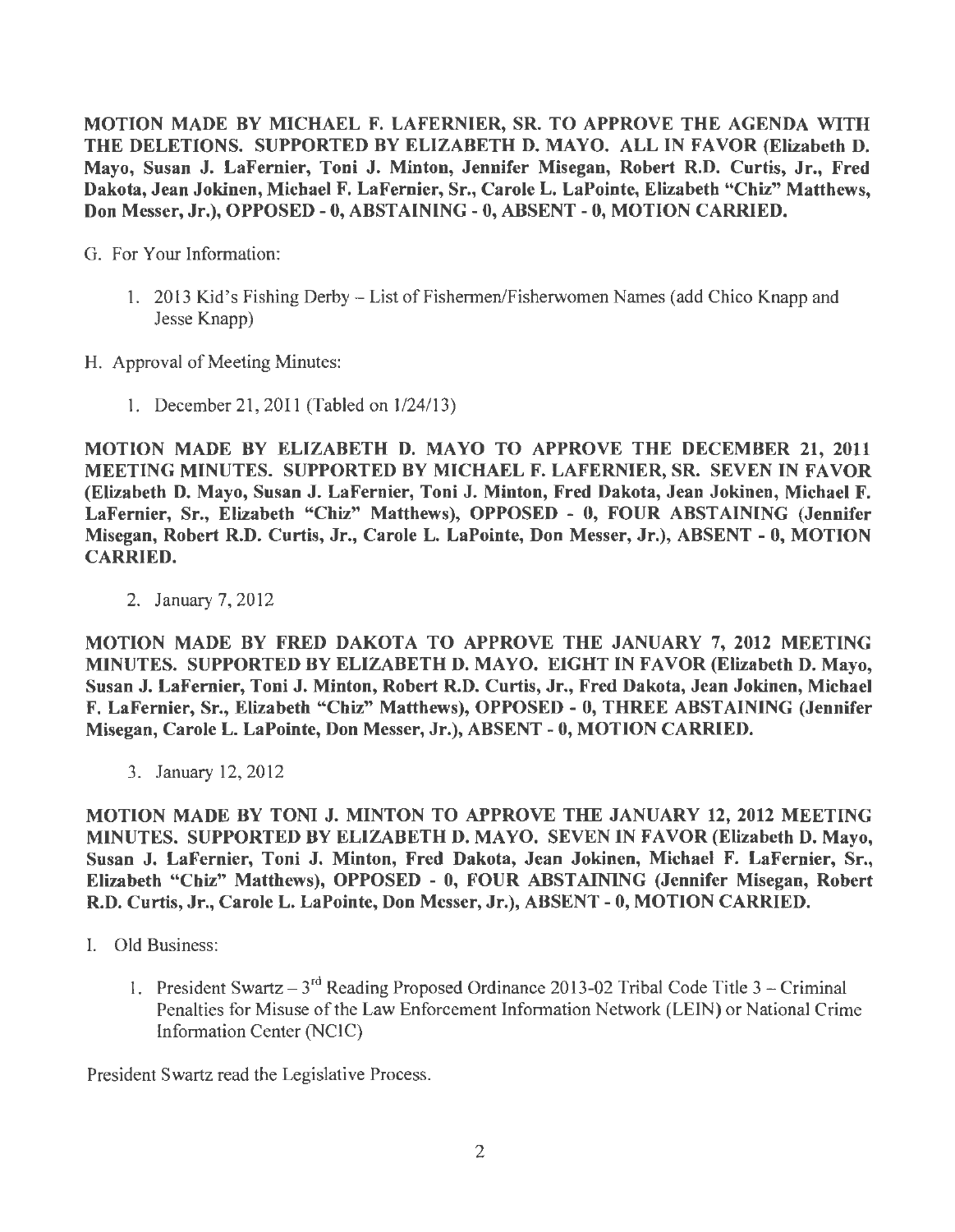MOTION MADE BY ELIZABETH D. MA YO TO ADOPT PROPOSED ORDINANCE 2013-02 TO AMEND TITLE THREE ADDING SECTION 3.611 TO PROVIDE CRIMINAL PENALTIES FOR THE MISUSE OF THE LAW ENFORCEMENT INFORMATION NETWORK AND THE NATIONAL CRIME INFORMATION CENTER. SUPPORTED BY FRED DAKOTA.

Amending the word "network" (NCIN) to "center" (NCIC) -

MOTION MADE BY JENNIFER MISEGAN TO AMEND PROPOSED ORDINANCE 2013-02 TO CORRECT THE SPELLING ERRORS REGARDING NATIONAL CRIME INFORMATION CENTER (NCIC). SUPPORTED BY FRED DAKOTA. ALL IN FAVOR (Elizabeth D. Mayo, Susan J. LaFernier, Toni J. Minton, Jennifer Misegan, Robert R.D. Curtis, Jr., Fred Dakota, Jean Jokinen, Michael F. LaFernier, Sr., Carole L. LaPointe, Elizabeth "Chiz" Matthews, Don Messer, Jr.), OPPOSED - 0, ABSTAINING - 0, ABSENT - 0, MOTION CARRIED.

MOTION MADE BY ELIZABETH D. MA YO TO ADOPT PROPOSED ORDINANCE 2013-02 TO AMEND TITLE THREE ADDING SECTION 3.611 TO PROVIDE CRIMINAL PENALTIES FOR THE MISUSE OF THE LAW ENFORCEMENT INFORMATION NETWORK AND THE NATIONAL CRIME INFORMATION CENTER. SUPPORTED BY FRED DAKOTA. ALL IN FAVOR (Elizabeth D. Mayo, Susan J. LaFernier, Toni J. Minton, Jennifer Misegan, Robert R.D. Curtis, Jr., Fred Dakota, Jean Jokinen, Michael F. LaFernier, Sr., Carole L. LaPointe, Elizabeth "Chiz" Matthews, Don Messer, Jr.), OPPOSED - 0, ABSTAINING - O, ABSENT - 0, MOTION CARRIED.

- J. Closed Session:
	- 1. Skip Durocher/Mary Streitz, Chandra Kilgriff, Dorsey and Whitney Attorneys
		- a) Update on Indian Law and Current KBIC Litigation
		- b) Lunch
	- 2. Larry Denomie III, CEO Selection of Applicants
		- a) Tribal Forester
		- b) Transfer Station Manager
		- c) Tribal Background Investigator
	- 3. Pam Nankervis, NRD Wildlife Biologist -Amended Service Agreement with Marla Bradley of North Country Web Design for KBNRD Website

MOTION MADE BY MICHAEL F. LAFERNIER, SR. TO GO INTO CLOSED SESSION AT 9:30 A.M. SUPPORTED BY TONI J. MINTON. SEVEN IN FAVOR (Susan J. LaFernier, Toni J. Minton, Jennifer Misegan, Robert R.D. Curtis, Jr., Michael F. LaFernier, Sr., Carole L. LaPointe, Elizabeth "Chiz" Matthews), FOUR OPPOSED (Elizabeth D. Mayo, Fred Dakota, Jean Jokinen, Don Messer, Jr.), ABSTAINING-0, ABSENT- 0, MOTION CARRIED.

Break: 9:31- 9:42 a.m.

Lunch: 12:08-1:03 p.m.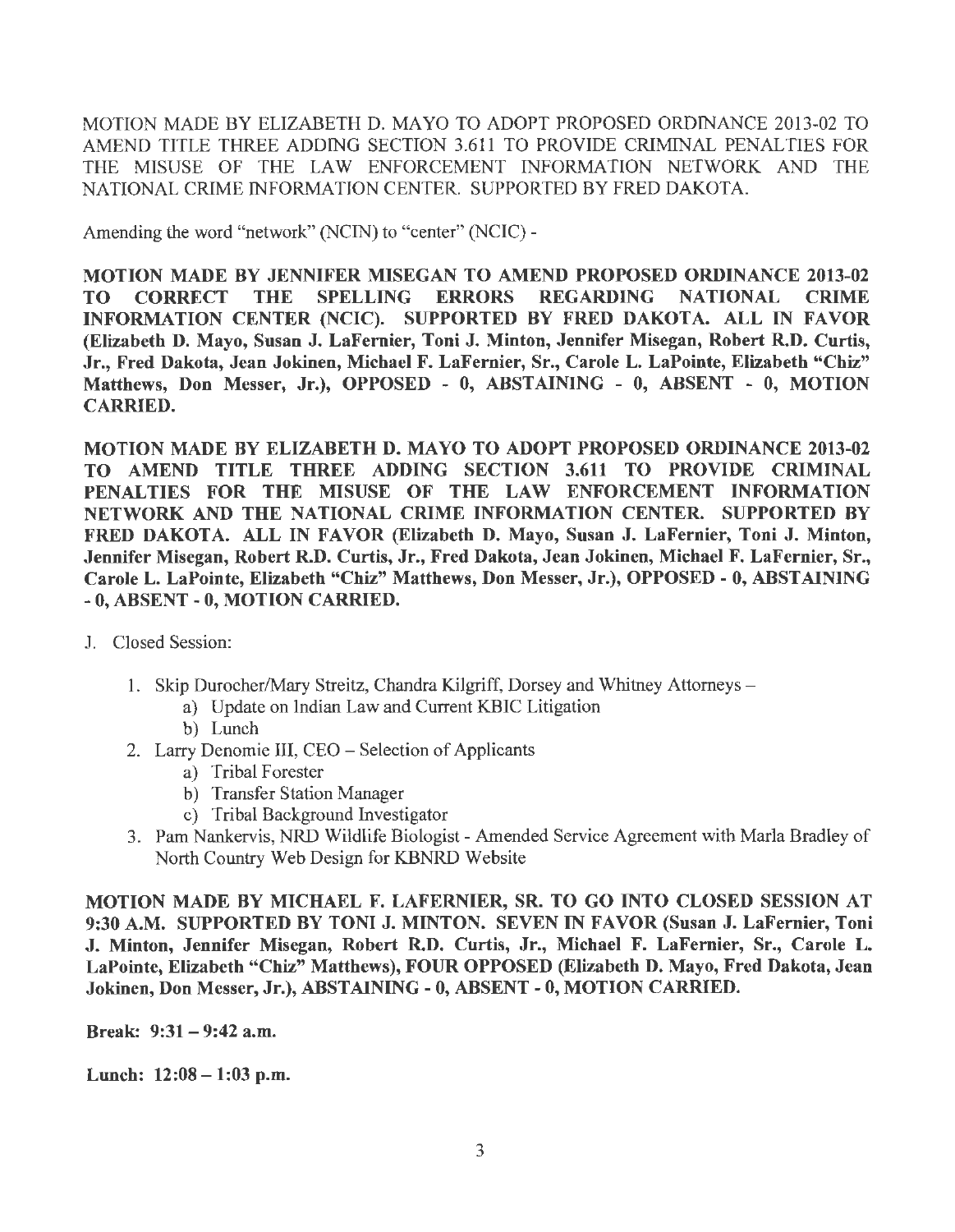MOTION MADE BY ELIZABETH D. MA YO TO GO INTO OPEN SESSION AT 1:21 P.M. SUPPORTED BY MICHAEL F. LAFERNIER, SR. ALL IN FAVOR (Elizabeth D. Mayo, Susan J. LaFernier, Toni J. Minton, Jennifer Misegan, Robert R.D. Curtis, Jr., Fred Dakota, Jean Jokinen, Michael F. LaFernier, Sr., Carole L. LaPointe, Elizabeth "Chiz" Matthews, Don Messer, Jr.), OPPOSED - 0, ABSTAINING - 0, ABSENT - 0, MOTION CARRIED.

#### Elizabeth Matthews left at 1:24 p.m.

K. New Business:

1. Kit Laux, NRD Water Resource Technician  $-5<sup>th</sup>$  Annual KBIC Environmental Fair Funding Budget Request of \$2,500.00 April 24, 2013

MOTION MADE BY ELIZABETH D. MAYO TO TABLE THE ANNUAL KBIC ENVIRONMENTAL FAIR BUDGET REQUEST UNTIL OTHER SOURCES ARE SEARCHED. SUPPORTED BY SUSAN J. LAFERNIER. TEN IN FAVOR (Elizabeth D. Mayo, Susan J. LaFernier, Toni J. Minton, Jennifer Misegan, Robert R.D. Curtis, Jr., Fred Dakota, Jean Jokinen, Michael F. LaFernier, Sr., Carole L. LaPointe, Don Messer, Jr.), OPPOSED - 0, ABSTAINING - O, ONE ABSENT (Elizabeth "Chiz" Matthews), MOTION CARRIED.

- 2. Larry Denomie III, CEO
	- a) Senior Income Tax Preparation Options (postponed until February 2, 2013) He will solicit bids
	- b) Weekly Update (for Saturday meeting)

Tribal Forester Position-

MOTION MADE BY ELIZABETH D. MA YO TO OFFER THE TRIBAL FORESTER POSITION TO GERALD JONDREAU. SUPPORTED BY CAROLE L. LAPOINTE. TEN IN FAVOR (Elizabeth D. Mayo, Susan J. LaFernier, Toni J. Minton, Jennifer Misegan, Robert R.D. Curtis, Jr., Fred Dakota, Jean Jokinen, Michael F. LaFernier, Sr., Carole L. LaPointe, Don Messer, Jr.), OPPOSED - O, ABSTAINING - 0, ONE ABSENT (Elizabeth "Chiz" Matthews), MOTION CARRIED.

The Council consensus was to have the Transfer Station Manager and Background Investigator positions be hired by the Hiring Committee.

MOTION MADE BY ELIZABETH D. MAYO TO POST THE BACKGROUND INVESTIGATOR POSITION. SUPPORTED BY MICHAEL F. LAFERNIER, SR. NINE IN FAVOR (Elizabeth D. Mayo, Susan J. LaFernier, Toni J. Minton, Jennifer Misegan, Robert R.D. Curtis, Jr., Fred Dakota, Michael F. LaFernier, Sr., Carole L. LaPointe, Don Messer, Jr.), ONE OPPOSED (Jean Jokinen), ABSTAINING - 0, ONE ABSENT (Elizabeth "Chiz" Matthews), MOTION CARRIED.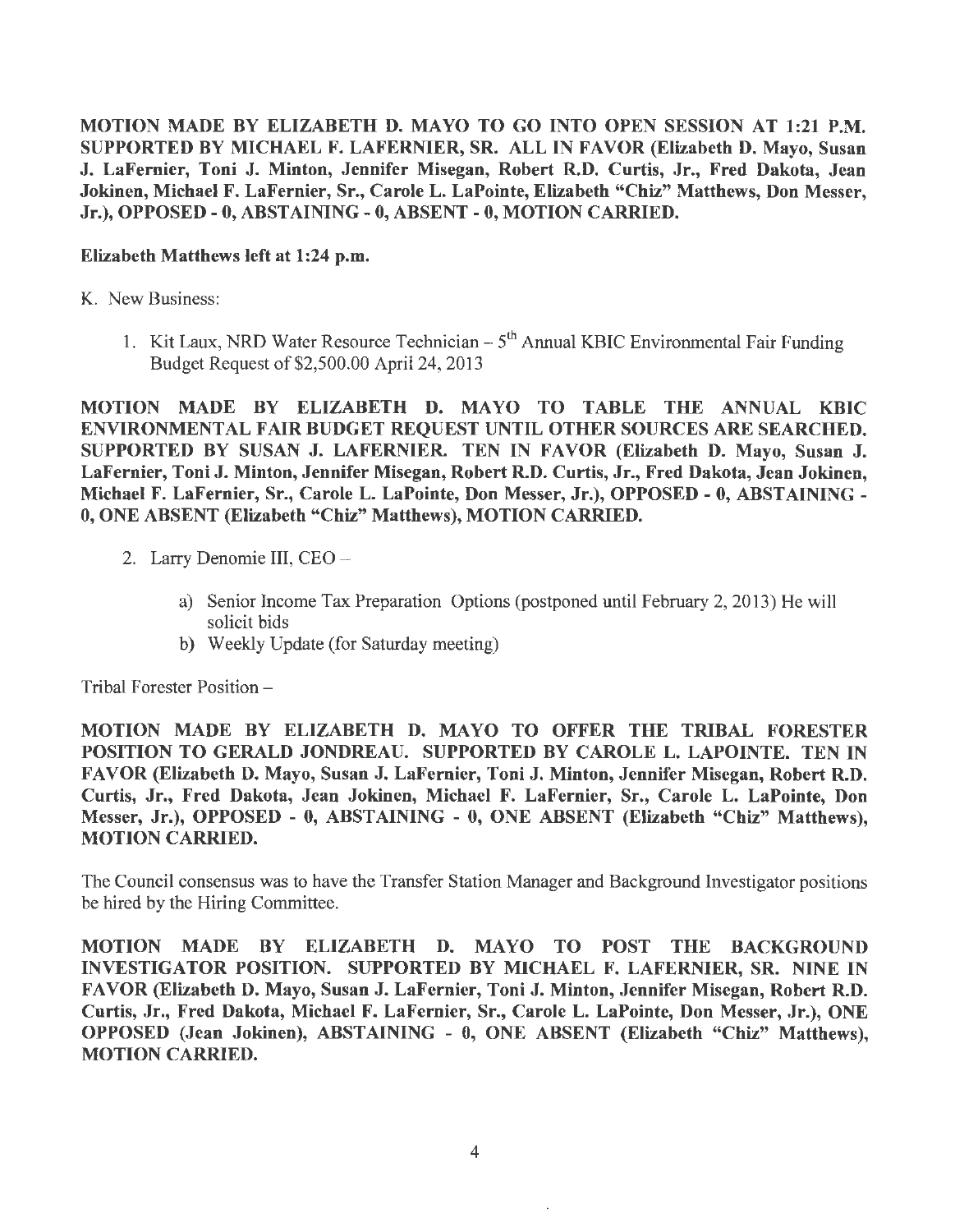Amendment to Services Agreement with Marla Bradley of North Country Web Design for KBNRD Website additional \$700.00 -

MOTION MADE BY ELIZABETH D. MAYO TO APPROVE THE AMENDMENT TO SERVICES AGREEMENT WITH MARLA BRADLEY. SUPPORTED BY CAROLE L. LAPOINTE. TEN IN FAVOR (Elizabeth D. Mayo, Susan J. LaFernier, Toni J. Minton, Jennifer Misegan, Robert R.D. Curtis, Jr., Fred Dakota, Jean Jokinen, Michael F. LaFernier, Sr., Carole L. LaPointe, Don Messer, Jr.), OPPOSED - O, ABSTAINING - O, ONE ABSENT (Elizabeth "Chiz" Matthews), MOTION CARRIED.

L. Adjournment:

MOTION MADE BY ELIZABETH D. MAYO TO ADJOURN AT 1:51 P.M. SUPPORTED BY MICHAEL F. LAFERNIER, SR. TEN IN FAVOR (Elizabeth D. Mayo, Susan J. LaFernier, Toni J. Minton, Jennifer Misegan, Robert R.D. Curtis, Jr., Fred Dakota, Jean Jokinen, Michael F. LaFernier, Sr., Carole L. LaPointe, Don Messer, Jr.), OPPOSED - 0, ABSTAINING - 0, ONE ABSENT (Elizabeth "Chiz" Matthews), MOTION CARRIED.

Respectfully submitted,

Peggy Minton

Peggy Minton Administrative Specialist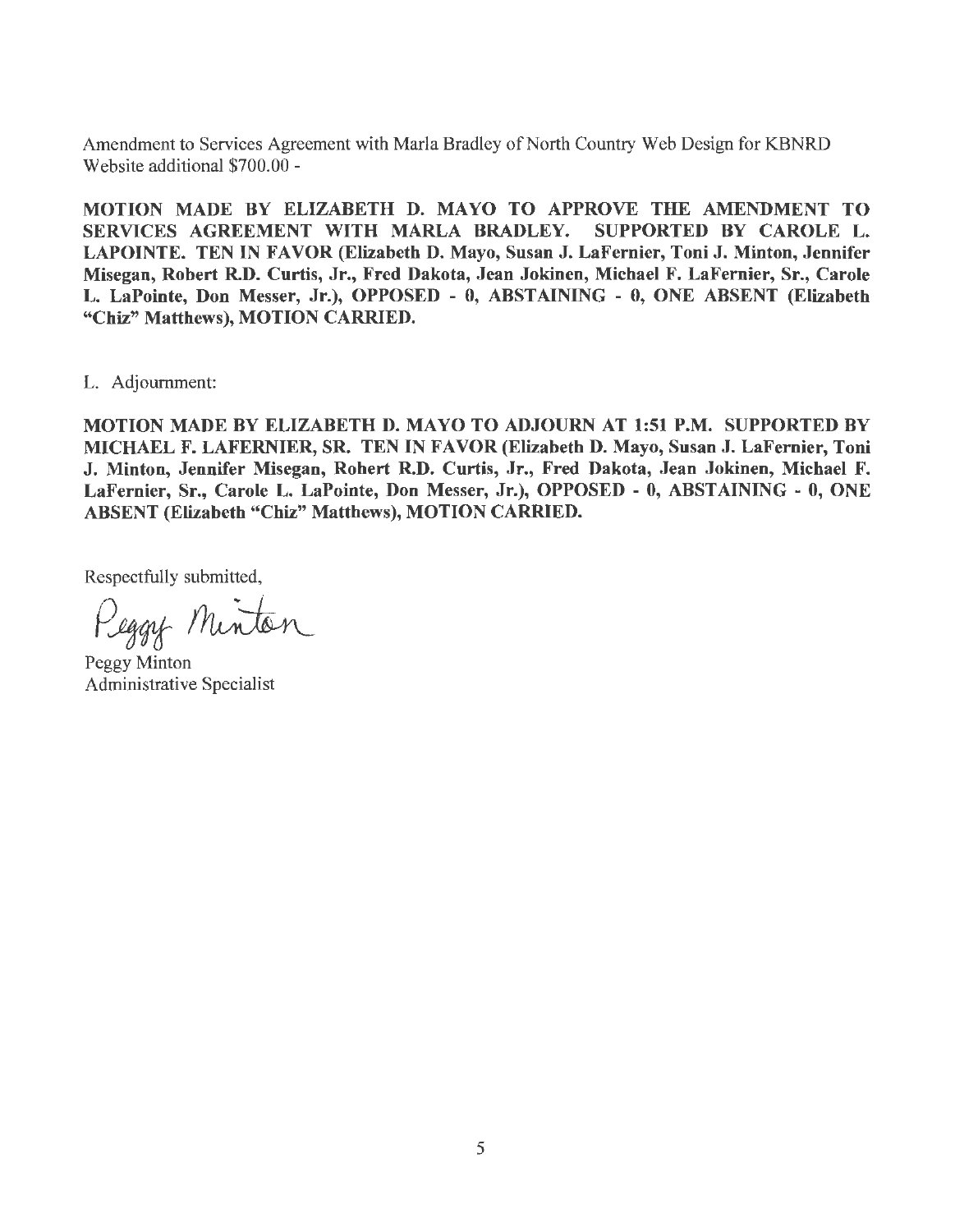#### **AGENDA KEWEENAW BAY INDIAN COMMUNITY SPECIAL COUNCIL MEETING OJIBWA CASINO RESORT CONFERENCE ROOM THURSDAY - JANUARY 31, 2013 - 9:00 A.M.**

- A. Date: January 31, 2013
- B. Call to Order:
- C. Invocation: Lord's Prayer
- D. Roll Call:

\_Warren C. Swartz, Jr., President

\_Elizabeth D. Mayo, Vice President

\_Susan J. Lafernier, Secretary

\_ Toni J. Minton, Assistant Secretary

\_ Jennifer Misegan, Treasurer

\_ Robert R.D. Curtis, Jr.

- Fred Dakota
- Jean Jokinen

\_ Michael F. LaFernier, Sr.

Carole L. LaPointe

Elizabeth "Chiz" Matthews

Don Messer, Jr.

- E. Declaration of Quorum:
- F. Approval of Agenda: January 31, 2013
- G. For Your Information:
	- 1. 2013 Kid's Fishing Derby List of Fishermen/Fisherwomen Names
- H. Approval of Meeting Minutes:
	- 1. December 21, 2011 (Tabled on 1/24/13)
	- 2. January 7, 2012
	- 3. January 12, 2012
- I. Old Business:
	- **1.** Jacki Skytta, Casinos Marketing Manager Casino Promotion Purchase Approval of 2013 Chevy Silverado Extended Cab
	- 2. President Swartz  $3^{rd}$  Reading Proposed Ordinance 2013-02 Title 3 Criminal Penalties for Misuse of the Law Enforcement Information Network (LEIN) or National Crime Information Center (NCIC)